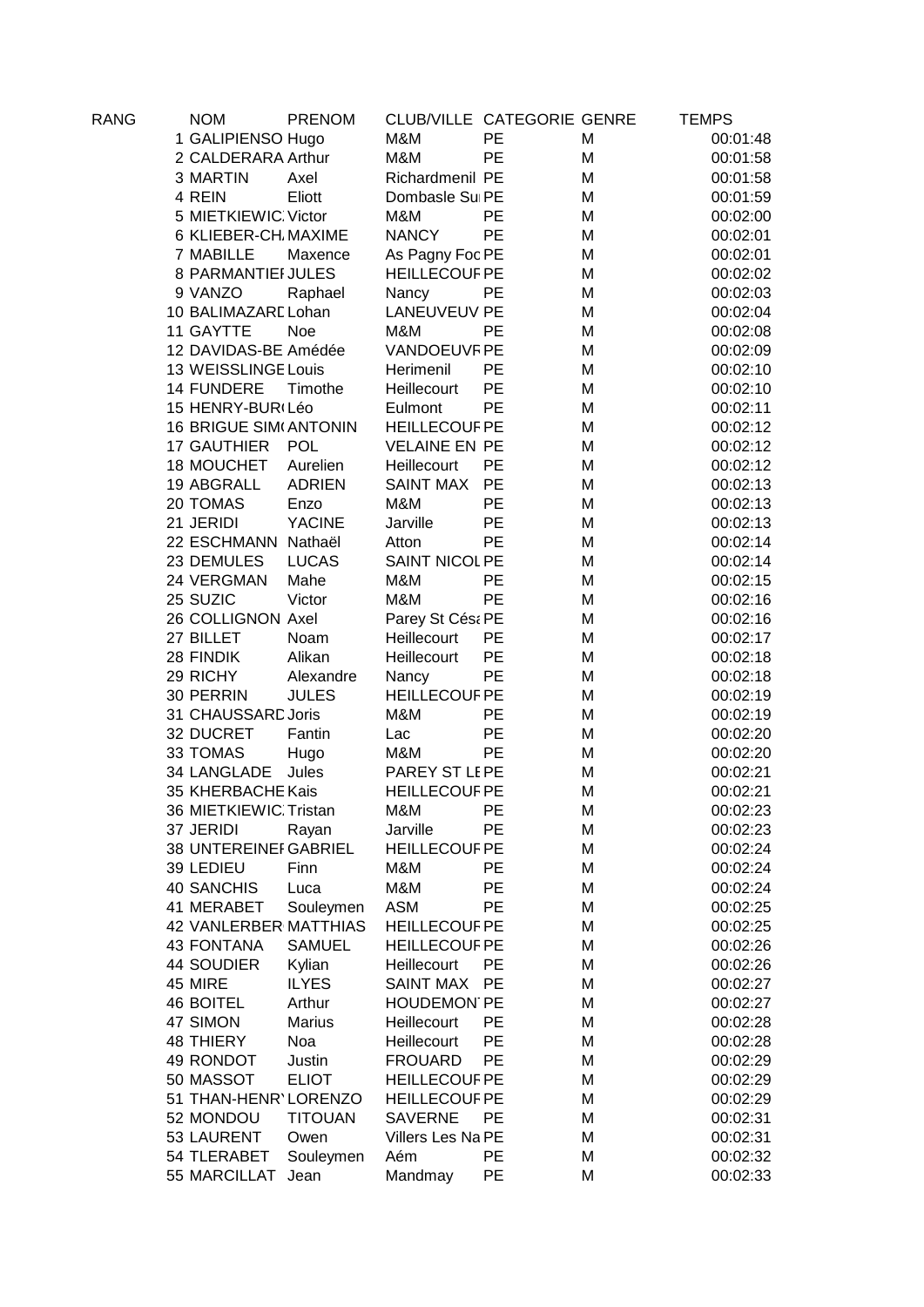|  | 56 SAUVEUR               | Milo                    | Houdemont                       | PE        | M      | 00:02:34             |
|--|--------------------------|-------------------------|---------------------------------|-----------|--------|----------------------|
|  | 57 CHARPENTIE Leo        |                         | Cazenove                        | PE        | M      | 00:02:34             |
|  | 58 RIPOLL                | Jules                   | Jarville                        | PE        | M      | 00:02:34             |
|  | 59 WEISKOPF              | Clément                 | <b>HEILLECOUF PE</b>            |           | M      | 00:02:35             |
|  | 60 DRZEMCZEV Mathieu     |                         | <b>Devillers</b>                | PE        | M      | 00:02:35             |
|  | 61 SPECTE                | Rafael                  | Nancy                           | PE        | M      | 00:02:35             |
|  | 62 MORTIER               | Jules                   | M&M                             | PE        | M      | 00:02:36             |
|  | <b>63 NOE</b>            | <b>LEOPOLD</b>          | <b>HEILLECOUF PE</b>            |           | M      | 00:02:37             |
|  | 64 KESTELOOT Joshua      |                         | St Nicolas De PE                |           | M      | 00:02:37             |
|  | 65 FAGOT                 | Maxence                 | M&M                             | PE        | M      | 00:02:38             |
|  | <b>66 LAURENT</b>        | <b>THEO</b>             | <b>METM</b>                     | PE        | M      | 00:02:38             |
|  | 67 MARCAILLOL Raphael    |                         | M&M                             | PE        | M      | 00:02:39             |
|  | 68 MARINGER LUCAS        |                         | <b>HOUDEMON PE</b>              |           | M      | 00:02:40             |
|  | 69 MONMESSIN Timothé     |                         | Dombasle                        | <b>PE</b> | M      | 00:02:40             |
|  | 70 CHARTON               | William                 | <b>ECROUVES PE</b>              |           | M      | 00:02:41             |
|  | 71 BRANCHE               | Benjamin                | PT A MOUSS PE                   |           | M      | 00:02:41             |
|  | 72 MOUGIN                | Loic                    | Valdre                          | PE        | M      | 00:02:42             |
|  | 73 COULON                | Gabriel                 | <b>GOLBEY</b>                   | PE        | M      | 00:02:43             |
|  | 74 CERQUEIRA Gabriel     |                         | M&M                             | PE        | M      | 00:02:43             |
|  | 75 BATT                  | <b>JULES</b>            | <b>HEILLECOUF PE</b>            |           | M      | 00:02:44             |
|  | <b>76 HARTUNG</b>        | Melvyn                  | Heillecourt                     | PE        | M      | 00:02:44             |
|  | 77 AYAV                  | <b>CHARLES</b>          | LAXOU                           | PE        | M      | 00:02:45             |
|  | 78 MERVELET              | Mathys                  | M&M                             | PE        | M      | 00:02:46             |
|  | 79 BLAISE                | Lucas                   | M&M                             | PE        | M      | 00:02:47             |
|  | 80 NEVEU                 | Tom                     | M&M                             | PE        | M      | 00:02:47             |
|  | 81 JACQUET               | Hugo                    | M&M                             | PE        | M      | 00:02:48             |
|  | 82 VILLTERE              | <b>MAEL</b>             | VILLE SUR IL PE                 |           | M      | 00:02:48             |
|  | 83 DILLET                | Lilian                  | M&M                             | PE        | M      | 00:02:49             |
|  | 84 GLENAT                | Paco                    | M&M                             | PE        | M      | 00:02:49             |
|  | 85 TROTZIER              | <b>ELIAS</b>            | <b>HEILLECOUF PE</b>            |           | M      | 00:02:50             |
|  | 86 GODMEZ                | <b>ELIOTT</b>           | Laneuveville I PE               |           | M      | 00:02:51             |
|  | 87 BELIN                 | <b>NOWAN</b>            | <b>VILLERS LESPE</b>            |           | M      | 00:02:51             |
|  | 88 MULLER                |                         | ALEXANDRE HEILLECOUF PE         |           | M      | 00:02:53             |
|  | 89 SCHUE                 | <b>OWAIN</b>            | HEILECOUR1PE                    |           | M      | 00:02:53             |
|  | 90 BONTEMPS Raphaël      |                         | <b>HEILLECOUF PE</b>            |           | M      | 00:02:54             |
|  | 91 GAINE                 | Alexandre               | Nancy                           | PE        | M      | 00:02:55             |
|  | 92 LAMULLE               | Simeon                  | <b>FERRIERES PE</b>             |           | M      | 00:02:56             |
|  | 93 MULLER                | <b>TAU</b>              | <b>HEILLECOUF PE</b>            |           | M      | 00:02:56             |
|  | 94 DROUILLY W Estebane   |                         | Nancy                           | РE        | M      | 00:02:58             |
|  | 95 BOUDJI DUR Nael       |                         | Saulxures Les PE                |           | M      | 00:03:00             |
|  | 96 DEMIRCAU              | <b>THEO</b>             | PONT A MOL PE                   |           | M      | 00:03:01             |
|  | 97 PIERRON               | <b>VALENTIN</b>         | <b>HEILLECOUF PE</b>            |           | M      | 00:03:01             |
|  | 98 GIACOMIN              | <b>THIBAUT</b>          | ECROUVES PE                     |           | M      | 00:03:04             |
|  | 99 GIACOMIN              | <b>NATHAN</b>           | <b>ECROUVES PE</b>              |           | M      | 00:03:05             |
|  | 100 BRELLE               | Lowell                  | Nancy                           | PE        | M      | 00:03:05             |
|  | 101 DOMINGER             | Thomas                  | M&M                             | PE        | M      | 00:03:06             |
|  | 102 BENANANE             | Reda                    | Vandoeuvre                      | <b>PE</b> | M      | 00:03:07             |
|  | 103 HOUSSEMENTimeo       |                         | Laneuveville I PE               |           | M      | 00:03:07             |
|  | 104 DUMONT               | <b>NINO</b>             | <b>VARANGEVILPE</b>             |           | M      | 00:03:08             |
|  | 105 ANTUNEZ              | Valentin                | <b>VILLERS EN PE</b>            |           | M      | 00:03:10             |
|  | 106 BORA                 | Tahiry                  | Heillecourt                     | PE        | M      | 00:03:11             |
|  | 107 CHARPENTIE Noe       |                         | Metz                            | PE        | M      | 00:03:11             |
|  | 108 COLIN<br>109 PUCELLE | Jules<br><b>RAPHAEL</b> | Jaillon<br><b>FONTAINE LIPE</b> | PE        | M<br>M | 00:03:12             |
|  | 110 BENOUAZZA Noam       |                         | Tomblaine                       | <b>PE</b> | M      | 00:03:13<br>00:03:14 |
|  | 111 JOURDAINS Jules      |                         | <b>NMT</b>                      | PE        | M      | 00:03:14             |
|  |                          |                         |                                 |           |        |                      |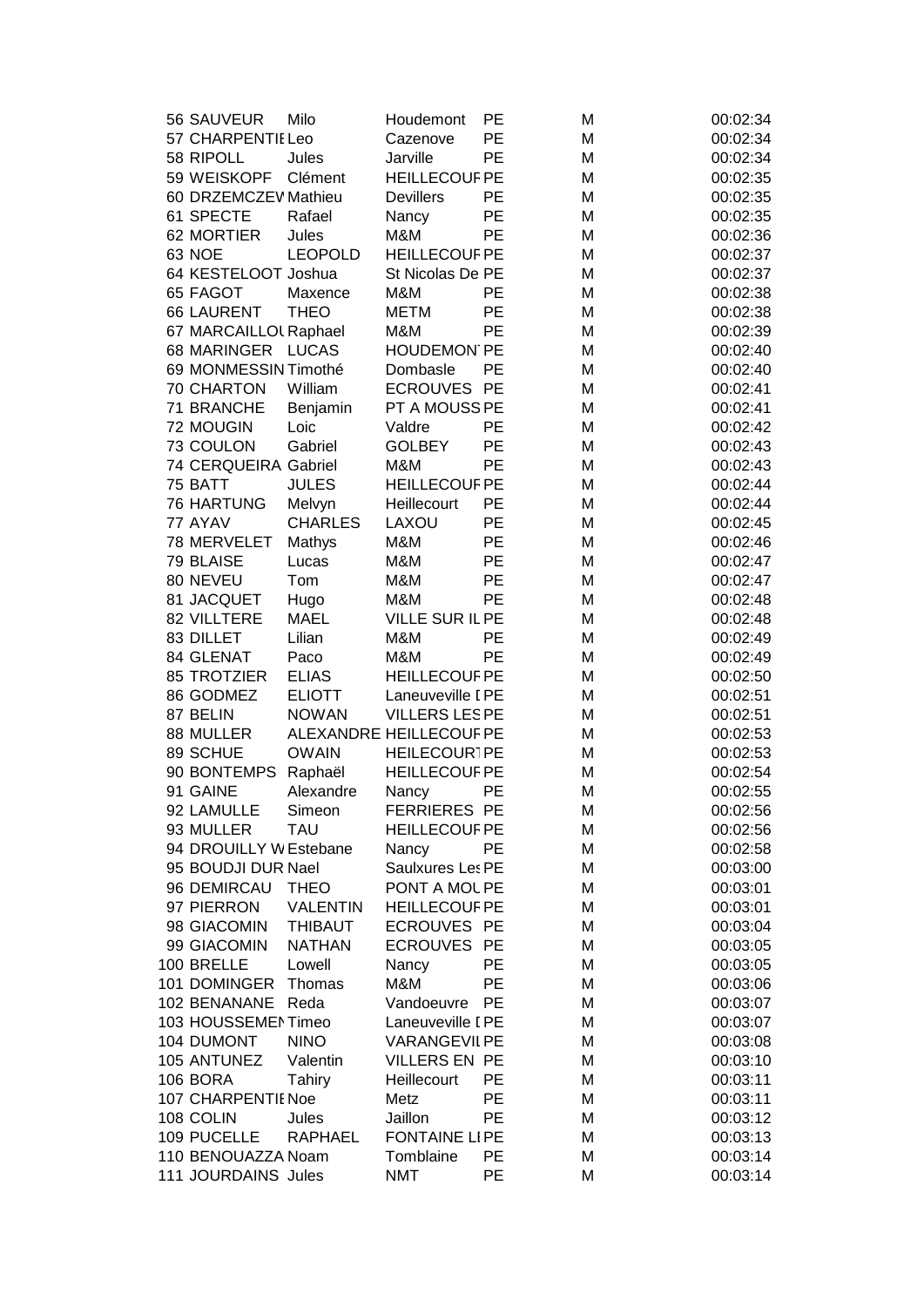| 112 AUCHET                   | <b>LUKA</b>      | <b>HEILLECOUF PE</b>                         |           | M      | 00:03:15 |
|------------------------------|------------------|----------------------------------------------|-----------|--------|----------|
| 113 CHABELLAH SAMY           |                  | <b>HEILLECOUF PE</b>                         |           | M      | 00:03:15 |
| <b>114 SACCENTI</b>          | Noa              | Velaine En Ha PE                             |           | M      | 00:03:16 |
| 115 HENRY-BUR(Paul           |                  | Eulmont                                      | PE        | M      | 00:03:19 |
| 116 BACCHETTA Raphael        |                  | PLEIN CIEL                                   | <b>PE</b> | M      | 00:03:20 |
| 117 THIRION-DOI Armand       |                  | Saint Max                                    | PЕ        | M      | 00:03:21 |
| 118 MAHOUDEAL Eliote         |                  | <b>EST REPUBL PE</b>                         |           | M      | 00:03:22 |
| 119 MAHOUDEAL Louis          |                  | <b>EST REPUBL PE</b>                         |           | M      | 00:03:23 |
| 120 BLAISE                   | Tom              | Vandoeuvre                                   | <b>PE</b> | M      | 00:03:24 |
| 121 NICOLAS                  | Théo             | Us Toul                                      | PE        | M      | 00:03:24 |
| 122 PARISOT                  | <b>STANISLAS</b> | <b>VINCEY</b>                                | PE        | M      | 00:03:25 |
| 123 VILLADIER                | Antoine          | Villers Les Na PE                            |           | M      | 00:03:26 |
| 124 GREMILLET                | Jean             | Remiremont PE                                |           | M      | 00:03:27 |
| 125 GORGES                   | Mathéo           | Pompey                                       | PE        | M      | 00:03:31 |
| 126 CLAUDE                   | Cyrias           | M&M                                          | PE        | M      | 00:03:35 |
| 127 BRETON                   | Mae              | St Nicolas De PE                             |           | M      | 00:03:39 |
| 128 GUILLAUME Sulyvan        |                  | Villers Les Na PE                            |           | M      | 00:03:43 |
| 129 METZ JACQL GABRIEL       |                  | <b>HEILLECOUF PE</b>                         |           | M      | 00:03:47 |
| 130 PIERRAT                  | <b>COME</b>      | <b>HEILLECOUF PE</b>                         |           | M      | 00:03:51 |
| 131 GEORGES                  | <b>MAXENCE</b>   | ECROUVES PE                                  |           | M      | 00:03:55 |
| 132 CRESSON                  | Mael             | M&M                                          | <b>PE</b> | M      | 00:03:59 |
| 133 LONG                     | <b>CORENTIN</b>  | <b>CUSTINES</b>                              | PE        | M      | 00:04:03 |
| 134 LONG                     | <b>GUILLAUME</b> | <b>CUSTINES</b>                              | PE        | M      | 00:04:08 |
| 135 DOURNON                  | Alois            | Essey Les Na PE                              |           | M      | 00:04:12 |
| 136 PESME                    | <b>NOE</b>       | <b>MESSEIN</b>                               | PE        | M      | 00:04:16 |
| 137 MOREL                    | <b>TIMEO</b>     | M ET M                                       | PE        | M      | 00:04:20 |
| 138 KNAPEK                   | <b>TOM</b>       | <b>DONGERMAIPE</b>                           |           |        | 00:04:24 |
| 139 DEPARIS                  | Louis            | Saint Dié                                    | PE        | M<br>M | 00:04:28 |
| 140 SCHUE                    | <b>CLOVIS</b>    | HEILECOUR1PE                                 |           | M      | 00:04:32 |
| 141 DA-CUNHA                 | Théo             | M&M                                          | PE        | M      | 00:04:36 |
| 142 HABILLON                 |                  |                                              | PE        | M      | 00:04:40 |
|                              | Tiago<br>Mathis  | Heillecourt                                  |           |        |          |
| 143 ANTUNEZ                  |                  | <b>NORROY LE! PE</b><br><b>HEILLECOUF PE</b> |           | M      | 00:04:44 |
| 144 LUCZKA                   | <b>RAPHAEL</b>   |                                              |           | M      | 00:04:49 |
| 145 RESTA                    | <b>HUGO</b>      | <b>HEILLECOUF PE</b>                         |           | M      | 00:04:53 |
| 146 METROPOLY Felix          |                  | <b>EST REPUBL PE</b>                         |           | M      | 00:04:57 |
| 147 HARTER                   | Thimothee        | Nancy                                        | PE        | M      | 00:05:01 |
| 148 LACH-ZAPLA Leonid        |                  | M&M                                          | PE        | M      | 00:05:05 |
| 149 CHOTIN                   | Gabin            | Jarville                                     | PE        | M      | 00:05:09 |
| <b>150 DUMARGAY</b>          | Grégoire         | Jarville                                     | PE        | M      | 00:05:13 |
| 151 BOILEAU                  | <b>BAPTISTE</b>  | <b>FLAVIGNY</b>                              | PE        | M      | 00:05:17 |
| 152 MARCHENOI NOE            |                  | <b>LANEUVEVIL PE</b>                         |           | M      | 00:05:21 |
| 153 SEURAT                   | Armand           | <b>HEILLECOUF PE</b>                         |           | M      | 00:05:25 |
| 154 BAZIN                    | <b>MATHIS</b>    | <b>LANEUVEVIL PE</b>                         |           | M      | 00:05:30 |
| 155 HENNINGER Romain         |                  | Ludres                                       | PE        | M      | 00:05:34 |
| 156 MEYER                    | Axel             | M&M                                          | PE        | M      | 00:05:38 |
| 157 CLAUDE                   | Elyandre         | M&M                                          | PE        | M      | 00:05:42 |
| <b>158 BATOUX</b>            | Esteban          | Jarville                                     | PE        | M      | 00:05:46 |
| 159 SIGNE                    | <b>JULES</b>     | LAXOU                                        | PE        | M      | 00:05:50 |
| 160 CISTAMINO HUGO           |                  | <b>DOMBASLE</b>                              | PE        | M      | 00:05:54 |
| <b>161 CISTERMINC MATTEO</b> |                  | <b>DOMBASLE</b>                              | PE        | M      | 00:05:58 |
| 162 PASTOR                   | Lucca            | Nancy                                        | PE        | M      | 00:06:02 |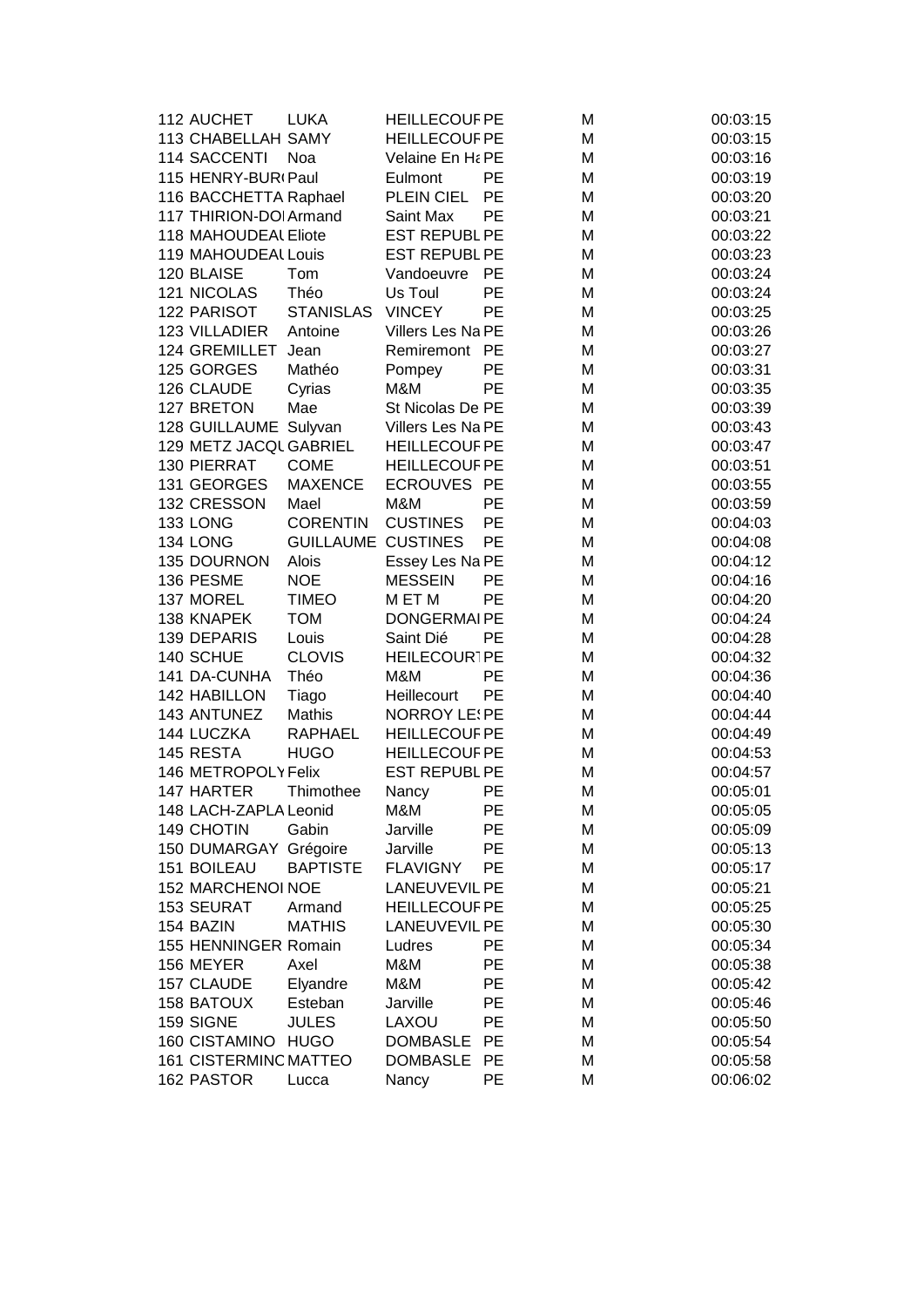| DOSSARD      | <b>IDCOURSE</b> | COURSE  |
|--------------|-----------------|---------|
| 3372 D       |                 | Petiots |
| 3381 D       |                 | Petiots |
| 4399 D       |                 | Petiots |
| 4118 D       |                 | Petiots |
| 3374 D       |                 | Petiots |
| 4082 D       |                 | Petiots |
| 3651 D       |                 | Petiots |
| 3741 D       |                 | Petiots |
| 3864 D       |                 | Petiots |
| 3399 D       |                 | Petiots |
| 3353 D       |                 | Petiots |
| 3389 D       |                 | Petiots |
| 4107 D       |                 | Petiots |
| 3701 D       |                 | Petiots |
| 3774 D       |                 | Petiots |
| 3738 D       |                 | Petiots |
| 3671 D       |                 | Petiots |
| 4100 D       |                 | Petiots |
| 4114 D       |                 | Petiots |
| 3359 D       |                 | Petiots |
| 4310 D       |                 | Petiots |
| 3689 D       |                 | Petiots |
| 3646 D       |                 | Petiots |
| 3432 D       |                 | Petiots |
| 3355 D       |                 | Petiots |
| 3680 D       |                 | Petiots |
| 3881 D       |                 | Petiots |
| 4411 D       |                 | Petiots |
| 3906 D       |                 | Petiots |
| 4038 D       |                 | Petiots |
| 3371 D       |                 | Petiots |
| 4403 D       |                 | Petiots |
| 3358 D       |                 | Petiots |
| 3443 D       |                 | Petiots |
| 3575 D       |                 | Petiots |
| 3375 D       |                 | Petiots |
|              |                 |         |
| 4311         | D               | Petiots |
| 4031         | D               | Petiots |
| 3368<br>3363 | D               | Petiots |
|              | D               | Petiots |
| 3785 D       |                 | Petiots |
| 3851         | D               | Petiots |
| 3736         | D               | Petiots |
| 3861         | D               | Petiots |
| 4086         | D               | Petiots |
| 3395 D       |                 | Petiots |
| 4046 D       |                 | Petiots |
| 3667 D       |                 | Petiots |
| 3239 D       |                 | Petiots |
| 3750 D       |                 | Petiots |
| 4110 D       |                 | Petiots |
| 4039 D       |                 | Petiots |
| 4401         | D               | Petiots |
| 3781         | D               | Petiots |
| 3625 D       |                 | Petiots |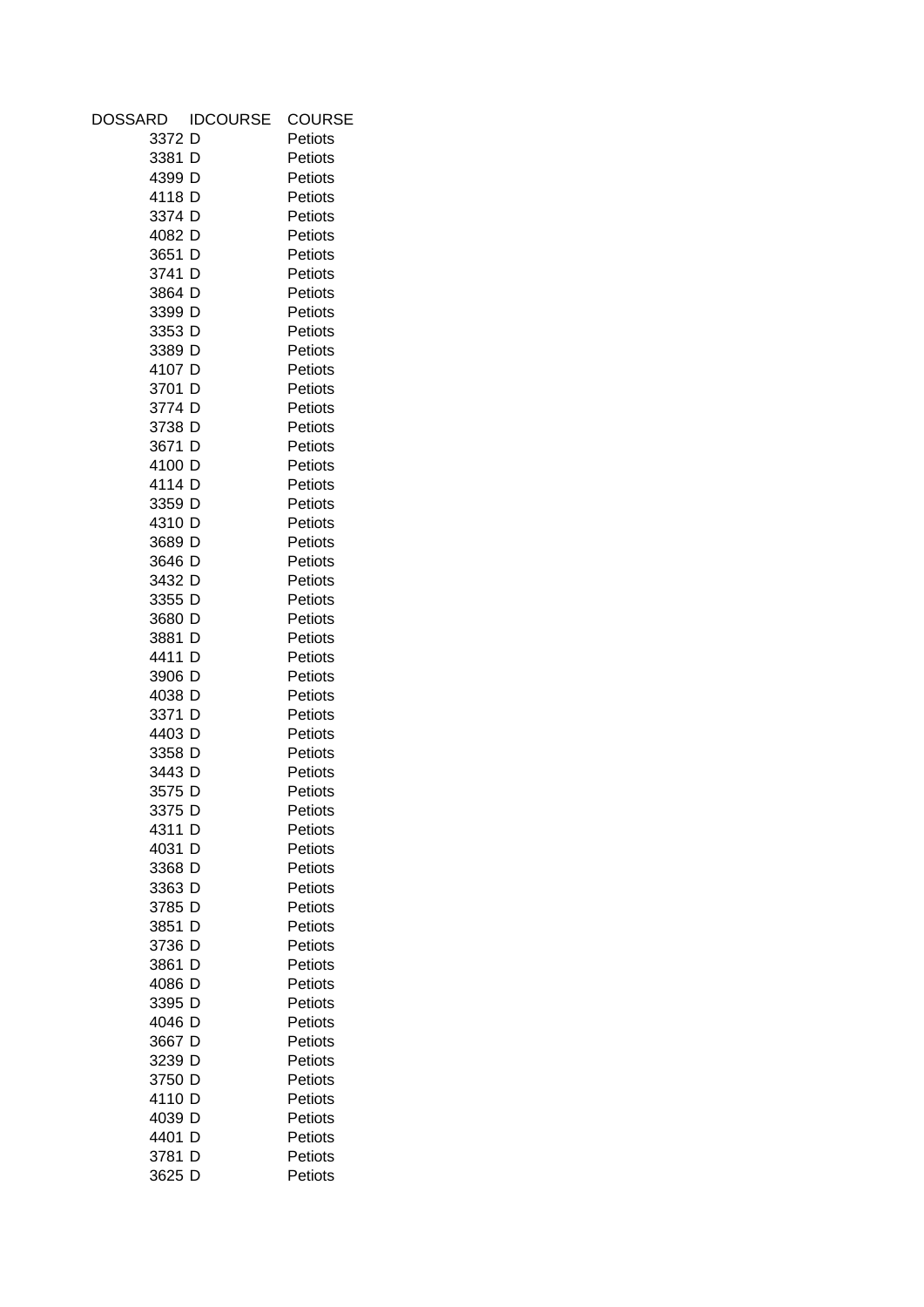| 3720<br>D | Petiots |
|-----------|---------|
| 4436<br>D | Petiots |
| 3618<br>D | Petiots |
| 3341 D    | Petiots |
| 3763<br>D | Petiots |
| 3872<br>D | Petiots |
| 3379<br>D | Petiots |
| 3732<br>D | Petiots |
| 3776<br>D | Petiots |
| 3370<br>D | Petiots |
| 3786<br>D | Petiots |
| 3373<br>D | Petiots |
| 3734 D    | Petiots |
| D<br>4445 | Petiots |
| D<br>3386 | Petiots |
| D<br>3361 | Petiots |
| 3905 D    | Petiots |
| 3400 D    | Petiots |
| 3364 D    | Petiots |
| 3644 D    | Petiots |
| 3706 D    | Petiots |
| 3954 D    | Petiots |
| 3362 D    | Petiots |
| 3369 D    | Petiots |
| 3376<br>D | Petiots |
| 3360<br>D | Petiots |
| 3672<br>D | Petiots |
| 3357<br>D | Petiots |
| 3382 D    | Petiots |
| 3744<br>D | Petiots |
| 3879<br>D | Petiots |
| 4085<br>D | Petiots |
| 3752 D    | Petiots |
| 3724 D    | Petiots |
| 3388 D    | Petiots |
| 3798 D    | Petiots |
|           |         |
| 3387 D    | Petiots |
| 3751<br>D | Petiots |
| 3869<br>D | Petiots |
| 4081<br>D | Petiots |
| 4112<br>D | Petiots |
| 3773<br>D | Petiots |
| 3670<br>D | Petiots |
| D<br>3669 | Petiots |
| 4105<br>D | Petiots |
| D<br>3365 | Petiots |
| 4452<br>D | Petiots |
| 3704<br>D | Petiots |
| 4070<br>D | Petiots |
| D<br>3393 | Petiots |
| 4004<br>D | Petiots |
| 3762 D    | Petiots |
| 3710<br>D | Petiots |
| 3957<br>D | Petiots |
| 4306<br>D | Petiots |
| 3649<br>D | Petiots |